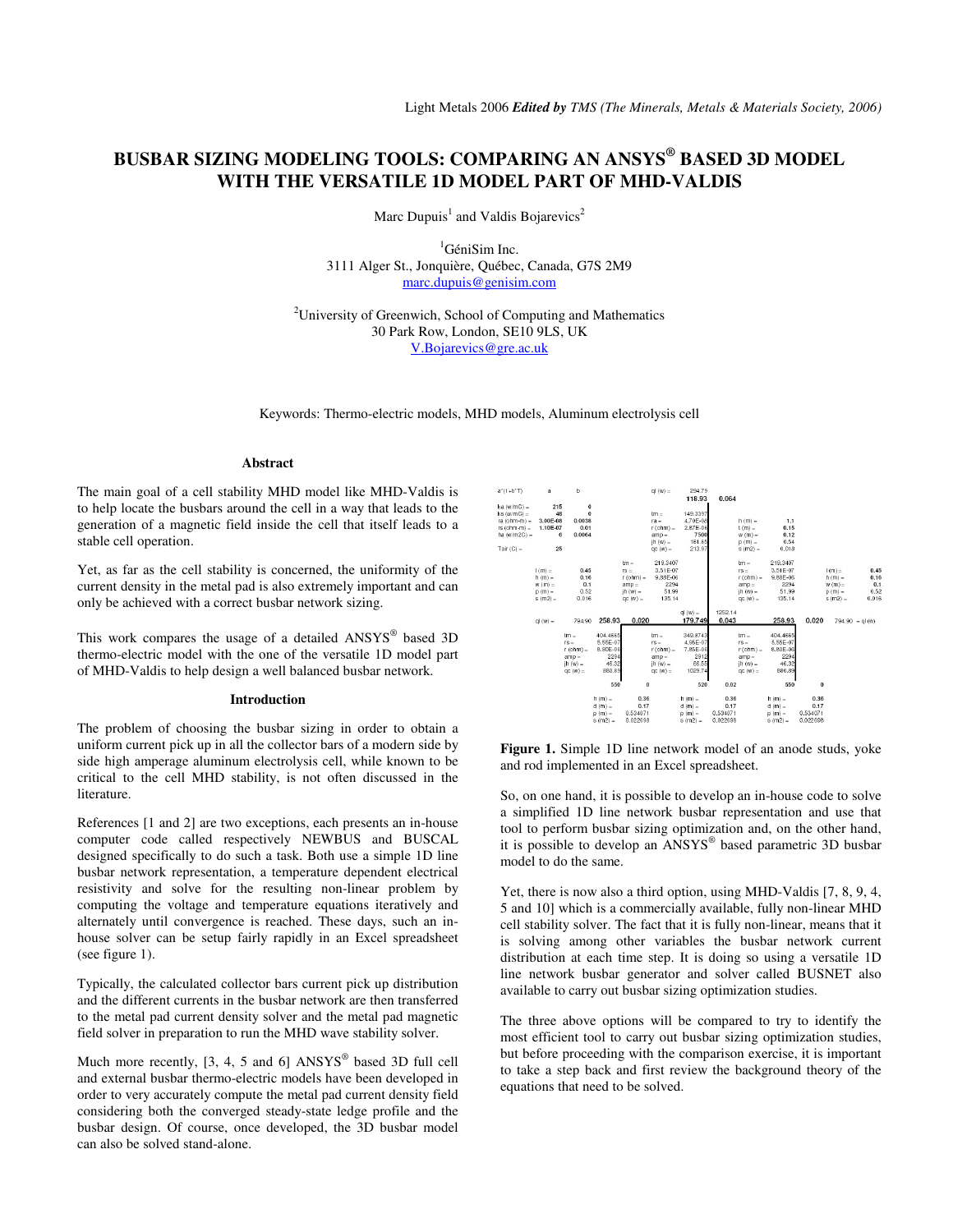#### **Busbar Heat Balance and Voltage Drop Equations**

In steady-state mode, the busbar network heat balance equations are:

$$
A(m2) = 2 \times (H + W) \times L \tag{1}
$$

$$
S(m^2) = H \times W \tag{2}
$$

$$
R(ohm) = \frac{\rho(T_B) \times L}{S}
$$
 (3)

$$
\rho(\text{ohm} \cdot \text{m}) = \rho_0 \times (1 + \alpha_{\rho} \times T_B) \tag{4}
$$

$$
R \times I^2(W) = \frac{k}{L} \times S \times (T_B - T_N) +
$$
  

$$
h(T_B) \times A \times (T_B - T_{air})
$$
 (5)

Both references [1 and 2] correctly introduced all the above equations including equation (4): the temperature dependent electrical resistivity of the aluminium busbar that makes that system of equations non-linear.

But both references [1 and 2] failed to present an equation for *h* , the global (convective and radiative) heat transfer coefficient between the busbar external surfaces and its surrounding environment.

That global heat transfer coefficient can be evaluated as below assuming that the background radiative temperature is equal to  $T_{\text{air}}$  the nearby air temperature [11, 12]:

$$
h(W/m^{2} \,^{\circ}\mathrm{C}) = h_{C}(T_{B}) + h_{R}(T_{B}) \tag{6}
$$

$$
h_C(W/m^{2} \,^{\circ}\mathrm{C}) = \frac{Nu \times k_{film}}{L} \tag{7}
$$

$$
h_R(W/m^2 \circ \mathbf{C}) = \varepsilon \sigma (T_B + T_{air})(T_B^2 + T_{air}^2)
$$
 (8)

Notice that in eq. (8) both  $T_B$  and  $T_{air}$  are in K.

In equation (7) *Nu* , the Nusselt number is correlated with *Ra* , the Rayleigh number using the following semi-empirical relationships.

For vertical surfaces, we have:

$$
Nu = 0.59Ra^{\frac{1}{4}}, \text{ for } 10^4 \le Ra \le 10^9 \tag{9}
$$

$$
Nu = 0.105Ra^{\frac{1}{3}}, \text{ for } 10^9 \le Ra \le 10^{12} \tag{10}
$$

For horizontal surfaces facing up we have:

$$
Nu = 0.54Ra^{\frac{1}{4}}, \text{ for } 10^5 \le Ra \le 2 \times 10^7 \tag{11}
$$

$$
Nu = 0.141Ra^{\frac{1}{3}}, \text{ for } 10^7 \le Ra \le 10^{11} \tag{12}
$$

And finally, for horizontal surfaces facing down we have:

$$
Nu = 0.27 Ra^{\frac{1}{4}}, \text{ for } 3 \times 10^5 \le Ra \le 3 \times 10^{10} \tag{13}
$$

Where:

$$
Ra = \frac{g\beta L^3 (T_B - T_{air})}{v^2} \times \text{Pr}
$$
 (14)

Once tabulated for one value of  $T_{\text{air}}$  and the range of possible values for  $T_B$ , it is possible to fit the results obtained computing the above complex set of equations into the following form (see figure 2):

$$
h(W/m^{2} \,^{\circ}\mathbf{C}) = h_0 \times (1 + \alpha_h \times T_B) \tag{15}
$$



**Figure 2.** Curve fitting of *h* for one value of  $T_{air}$  and  $\mathcal{E}$ .

It is very important to realize that the correct evaluation of equation (15) is critical to the correct calculation of the different busbar temperatures in the network and that equation (15) coupled with equation (4) will dictate what will be the final busbar network current balance.

In order to even better illustrate the importance of equation (15), it is possible in the case of a very long busbar of constant cross section to neglect the heat conduction term in the middle part of that busbar. The temperature in the middle section of that busbar is simply define by the following equation:

$$
\frac{\rho_0 \times (1 + \alpha_{\rho} \times T_B)}{S} \times I^2 =
$$
  

$$
h_0 \times (1 + \alpha_h \times T_B) \times P \times (T_B - T_{air})
$$
 (16)

Where:

$$
P(m) = 2 \times (H + W) \tag{17}
$$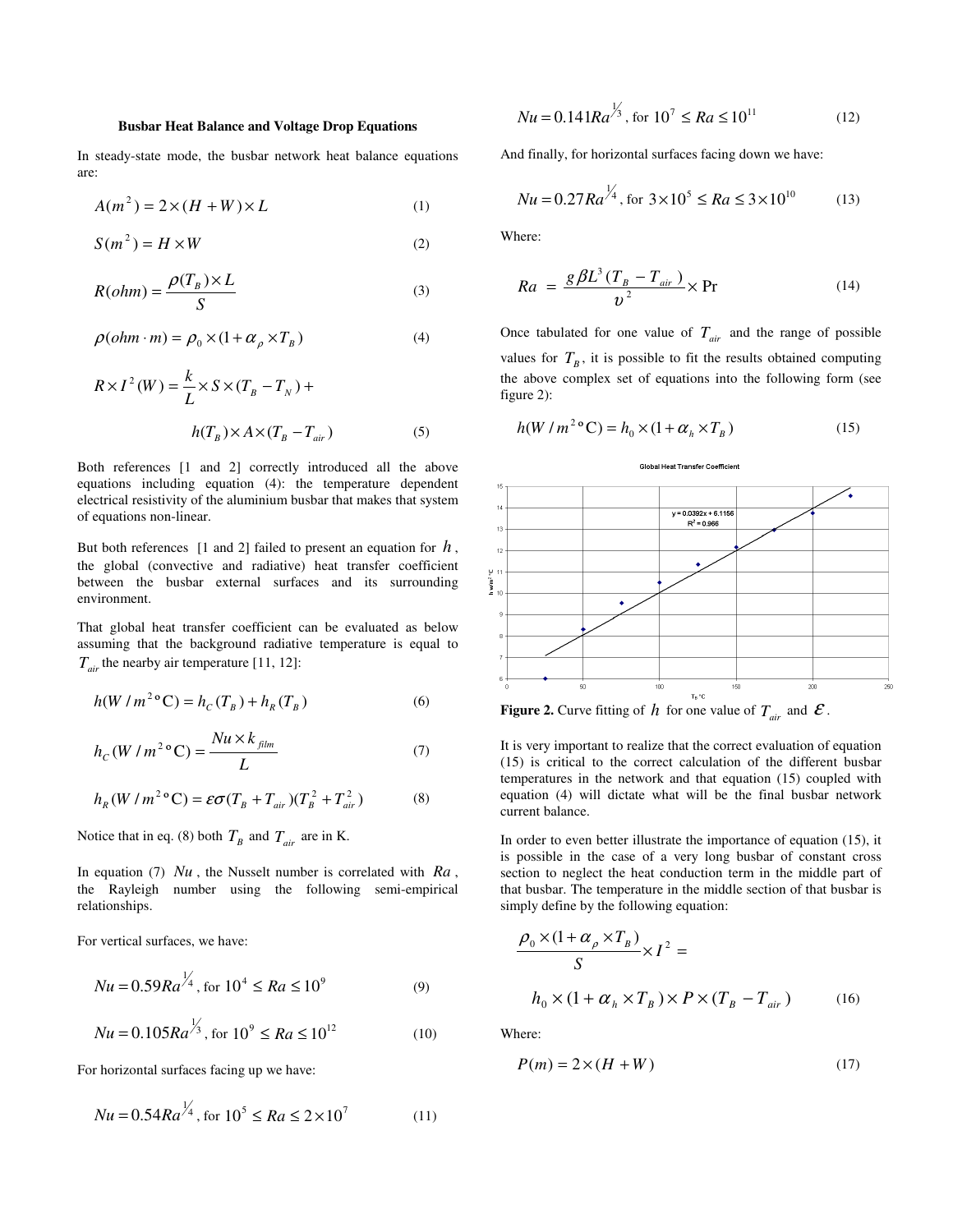Or more directly, it is possible to rewrite (16) as:

$$
T_B = \frac{\rho_0 \times (1 + \alpha_\rho \times T_B) \times I^2}{h_0 \times (1 + \alpha_h \times T_B) \times P \times S} + T_{air}
$$
 (18)

By assigning some values to the 8 parameters involved:

| $\rho_0 = 1E - 8$ ; | $\alpha_{\rho} = 0.0038$ ; |
|---------------------|----------------------------|
| $h_0 = 6$ ;         | $\alpha_h = 0.0064$ ;      |
| $S = 0.1$ ;         | $P = 1.4$ :                |
| $I = 50000;$        | $T_{\text{air}} = 25$      |

 $T_B$  converges to 100 °C. But if by applying a surface treatment to that busbar surface, the surface emmissivity is increased from 0.4 to 1.0, the heat transfer coefficient equation parameters are changing to:

$$
h_0 = 8.6 ; \t\t \t\t \alpha_h = 0.0077
$$

And  $T_B$  now converges to 76 °C reducing the busbar electrical resistivity by 7%!

The voltage equation is a lot more straightforward as it is the standard application of the Kirchoff's laws:

$$
R \times I \quad (V) = (V_B - V_N) \tag{19}
$$

$$
\sum I = 0
$$
 at any given node in the network (20)

It is a linear problem when the temperatures are kept constant.

# **3D ANSYS® based busbar model**

It is quite easy to build a parametric 3D ANSYS<sup>®</sup> based busbar model (see figure 3). In such a model, the exact busbar geometry can be reproduced and the detailed convection and radiation boundary conditions can be applied i.e. different boundary conditions for the vertical, horizontal facing up and down surfaces etc.



Figure 3. Mesh of the 3D ANSYS® based busbar model.

In the 3D model presented here however, in order to be able to compare with the 1D model results, equation (15) have been used to compute all the heat transfer coefficients instead of using the standard COEF macro [11] that computes a series of heat transfer coefficients tables using the above full set of equations based on individual surface orientation, typical length etc. So here, for comparison purpose only, a single heat transfer coefficient equation is wrongly used for all the busbar external surfaces regardless of the different surface orientations.

All the busbar surfaces in contact with cathodic flexibles are defined to be at 0 potential and the surfaces of the 12 risers in contact with the anode beam have been coupled together in order to be at the same potential. Figure 4 presents the obtained temperature and figure 5 presents the obtained voltage.



Figure 4. Thermal solution of the 3D ANSYS® based busbar model.



Figure 5. Voltage solution of the 3D ANSYS<sup>®</sup> based busbar model.

The maximum temperature reached in the positive or upstream busbar is 95.1 ºC and in the negative or downstream busbar is 190.2 ºC. The global busbar network voltage drop is 215 mV with 243.3 kA or 48.7% of the total 500 kA passing in the negative or downstream side and 256.7 kA or 51.3% passing in the positive or upstream side.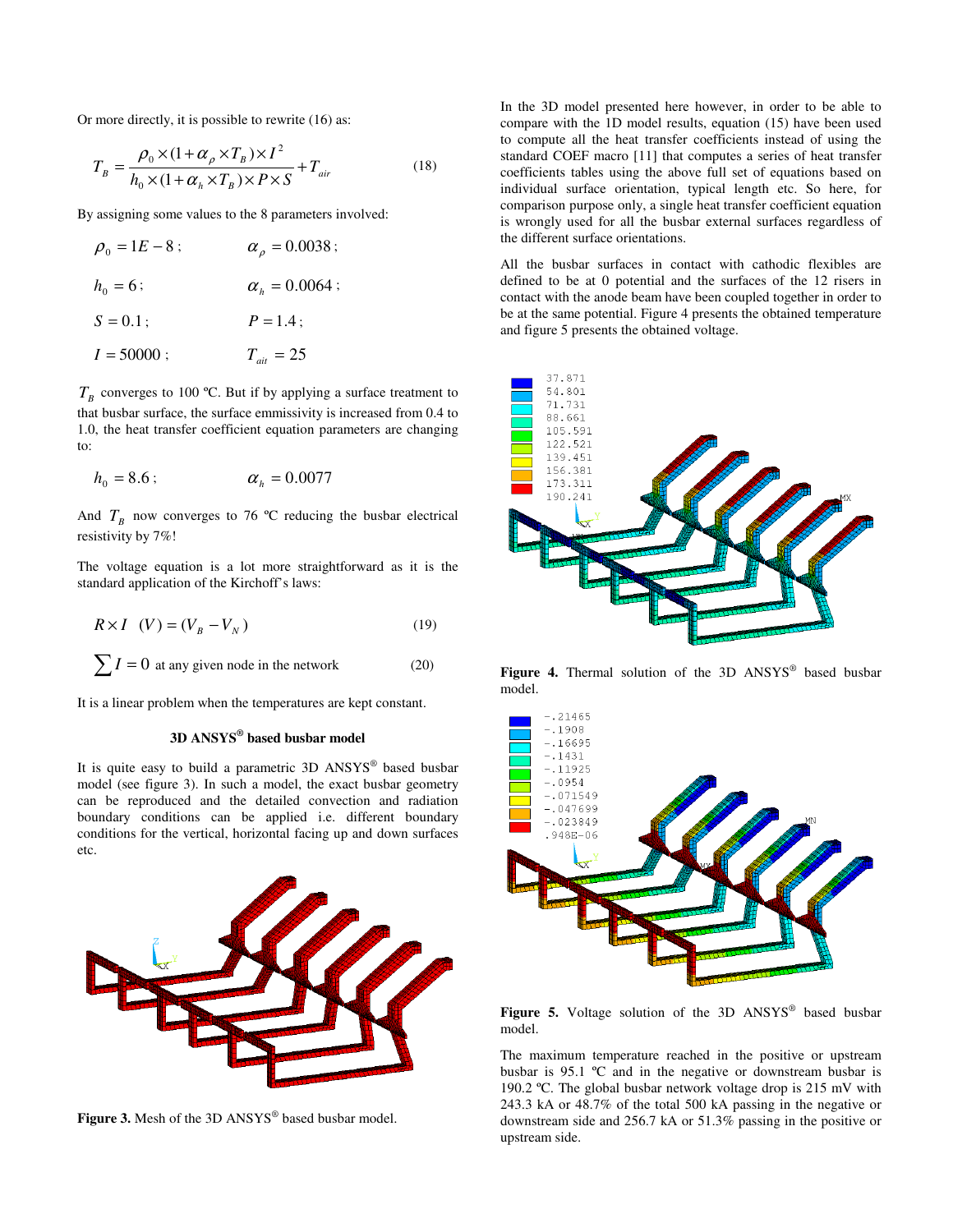# **1D ANSYS® based busbar model**

Like NEWBUS [1] and BUSCAL [2], it is possible to write a FORTRAN program to solve the coupled voltage and temperature set of non-linear equations generated from the discretisation of a 3D busbar network geometry into a network of 1D line elements. Nowadays, it is also possible to create an Excel spreadsheet similar to the one presented in figure 1.

But building a versatile and user friendly in-house application takes time. For efficiency reasons, it was decided to use 1D thermoelectric line elements available in ANSYS® to build a 1D line elements network model similar to NEWBUS and BUSCAL (see figure 6).



Figure 6. Mesh of the 1D ANSYS<sup>®</sup> based busbar model.

The model contains108 line elements and 120 nodes. Except for the V shaped current collectors at the base of the negative risers, each busbar has been represented by a 1D line element of identical section and length. The external busbar surface area needs to be calculated as an element property and again except for the V shaped negative current collectors those surface areas are also identical to the one automatically computed by ANSYS<sup>®</sup> in the 3D busbar model. Of course, the aluminum busbar material properties and the boundary conditions are identical to the one set in the 3D model.

The maximum temperature reached in the positive busbar is 98.4 ºC and in the negative busbar is 186.0 ºC. The global busbar network voltage drop is 230 mV with 235.6 kA or 47.1% passing in the negative side and 264.4 kA or 52.9% passing in the positive side.

By comparing the results between the 3D and the 1D model, it appears obvious that the negative risers section is more resistive in the 1D model version. Clearly the 1D line elements representation of the V shaped current collectors, which is really a 2D feature, is not accurately enough represented.

It is of course possible to improve the 1D model representation of the V shaped negative current conductors (now that it is known that it is required to do so following the comparison exercise). This only requires the construction of a more complex 1D line elements network (see figure 7).

In this improved 1D model version, the maximum temperature reach in the positive busbar is 95.5 ºC and in the negative busbar is 190.9 ºC. The global busbar network voltage drop is 224 mV with 241.2 kA or 48.2% passing in the negative side and 258.8 kA or 51.8% passing in the positive side.



Figure 7. Improved mesh of the 1D ANSYS<sup>®</sup> based busbar model.

This is clearly a better representation of the real 3D busbar network but still some discrepancies remain. This comparison exercise highlights very well that it is not that easy to perfectly represent a real 3D busbar geometry using only a 1D line elements discretisation. But considering that little loss of accuracy, is the 1D ANSYS® based model a more efficient tool to carry out busbar sizing optimization studies compared to the 3D ANSYS® based model?

It takes of course a lot more efforts to build a 3D model geometry than a 1D model geometry. An even if it is possible to build a parametric 3D model, there is a limit in the versatility of a single model topology i.e. it will not be possible to analyze all the possible busbar configuration one might want to analyze using a single 3D model topology. So using the 3D ANSYS® based model will translate into long delays spent in building different 3D busbar configuration model topology often to use them only a few times! This is clearly not a very practical approach.

Unfortunately, using an ANSYS® based 1D line elements model is not a very practical solution either because ANSYS® is not offering a convenient way to apply the global heat transfer boundary conditions. Each busbar external surface area must be calculated manually by the model developer and input as a material property.

This means that without creating a macro to streamline the model setup task, it would be very cumbersome to use that approach to carry out a busbar sizing optimization study. So neither the 3D ANSYS® based model and the 1D ANSYS® based model would be the efficient and versatile tool required.

## **Versatile 1D busbar model part of MHD-Valdis**

MHD-Valdis is a fully non-linear MHD cell stability solver that was initially developed as an in-house code for the former USSR aluminum industry and later adapted for the in-house use at Reynolds Metals. But it has now become available, quite exceptionally, as a commercial software of certain unique advantages. Because it is a specialized MHD cell stability solver, it has been designed to perform this single task efficiently. Being a commercial package, it is quite user friendly and comes with customer training and support if required.

The data input for the network current modeling and the magnetohydrodynamic programs are unified. The MHD package generates the very large set of Kirchhoff equations set automatically from the relatively simple unified data input. The computed temperatures of the electrically heated bars permit to accommodate to the resistivity changes. Additional flexibility permits to simulate anode changes,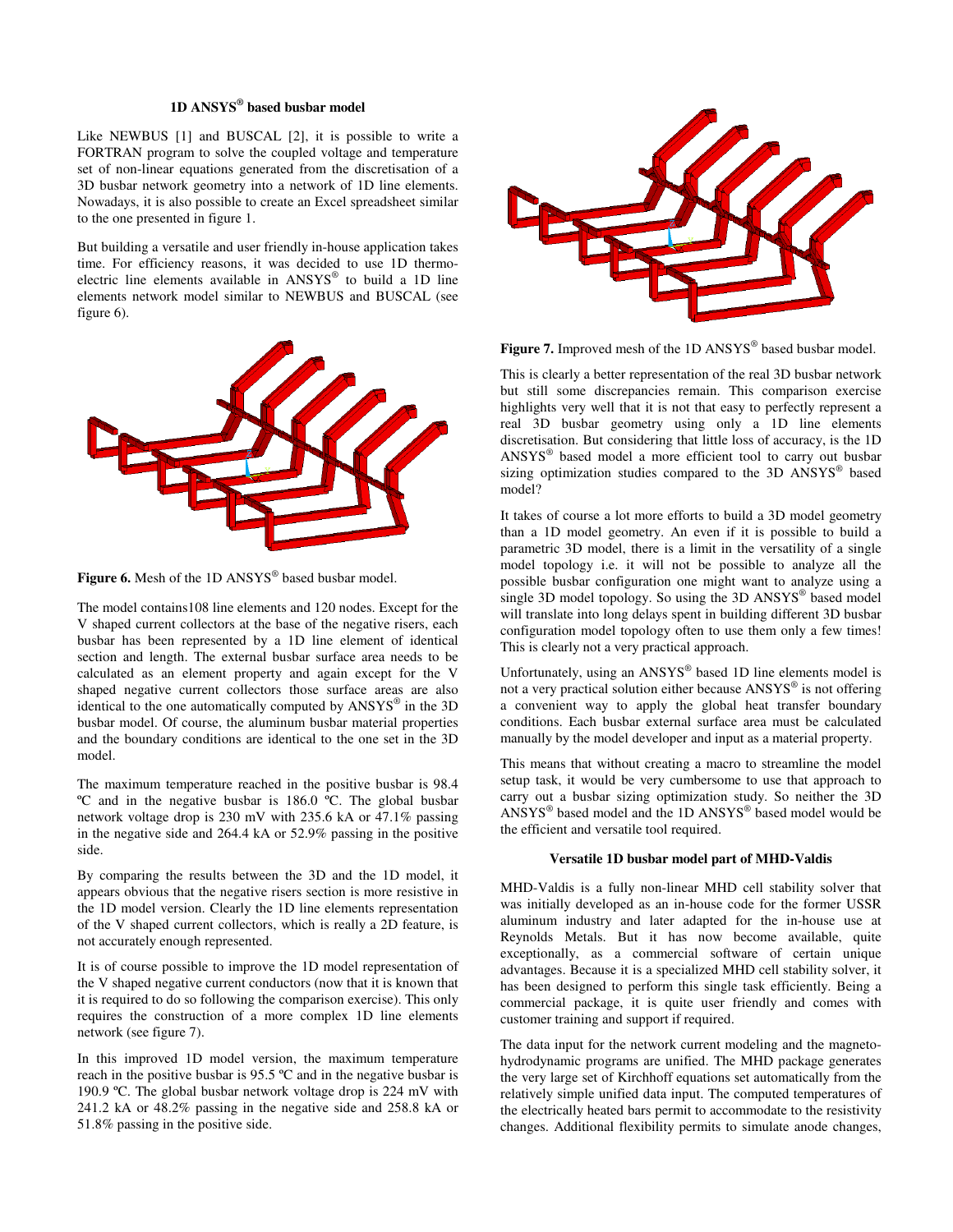disconnected cathode bars, various branching of the current path between the cells, etc.

The development of the program is based on the previous experience in the current simulation programs: NEWBUS [1], reports from Reynolds Metals Company, and Russian program TOK from the VAMI institute. Current distribution in a busbar network can be described to a reasonable approximation accuracy suitable for engineering purposes by linear resistance elements. The electric currents and voltages in such a circuit are governed by the Kirchhoff laws:

1) the **voltage law**: The algebraic sum of the potential differences taken around a loop (or 'mesh') of a circuit is zero;

2) the **current law**: The algebraic sum of the currents into a node of a circuit is zero.

Directly applied, these laws contain unknown potential differences for each resistance and unknown currents for each mesh of a given circuit. There are two methods to reduce the number of independent unknowns and the equations respectively. These are based on combining the two laws and are referred to as either mesh analysis or nodal analysis. The mesh analysis is based on currents as unknowns. A set of mesh currents  $I_n$  are chosen to traverse all complete loops of the circuit. Since each mesh current flows right through any junction (node) in its path, the current law is automatically satisfied. Then it is left to apply the voltage law for each of the meshes by replacing the potential differences with the algebraic sums of currents through the particular resistance multiplied by this resistance (Ohms law).

For the reduction cell situation this procedure was used in the previously referenced programs and involves a tedious job of locating all possible meshes of the circuit that is rather hard to automate in a computer program. Therefore this approach involves an intelligent input from the program user and results in long labor days with a possibility of potential errors. Principal changes in the circuit, such as anode or cathode element disconnection or new branching, require significant reconsideration of the equation set.

For the automatic circuit analysis purposes the nodal analysis is found to be more convenient. According to this method the potentials at the nodes are the independent unknowns. The use of node potentials rather than mesh currents makes for greater efficiency in the analysis of circuits that are predominantly parallel in character, since the number of simultaneous equations that have to be solved is significantly smaller. The following equation set arises for *M* nodes each of which has *N* directly connected neighbor resistances:

$$
U_m \sum_{n=1}^{N} \frac{1}{R_n} - \sum_{n=1}^{N} \frac{U_n}{R_n} = I_m \quad , \tag{21}
$$

where  $U_m$  is potential at a node,  $U_n$  - for nodes at other ends of neighbor bars,  $R_n$  - resistances of neighbor bars,  $I_m$  - external current entering the node. In our case total current 'I' enters the reference nodes in the liquid metal of previous cell and '-I' current leaves the nodes at the liquid metal of the downstream cell. For all other nodes the external current - right side of the equation - is zero. This is just another statement of the current law, and the voltage law is satisfied because the sum of the potential differences, with  $U_m$  expressed from (21), over the closed mesh is identically zero. Formally this law can be applied even for two resistances connected in series, and this property is essential in order to generate automatically the set of equations to solve.

 After finding the potentials at nodes, the potential difference between two neighbor nodes multiplied by the connecting resistance gives the current in each resistance. The main task of the present program is to find the current distribution in the bar network, yet a further improvement in accuracy can be achieved if computing Joule heating:  $R_m \cdot I_m^2$  for each of the resistance elements.

 Knowing the Joule heating, it is possible to estimate the temperature of a bar. For this purpose we integrate the temperature *T* equation over a single bar volume and an equation set for the discrete variables yields:

$$
\sum_{n} \frac{k_m \cdot (T_m - T_n) \cdot S_m}{L_m} + h_m \cdot A_m \cdot (T_m - T_{air}) = R_m I_m^2 \quad (22)
$$

Where  $k_m$  is conductivity of the m-th bar, summation is over n neighbor bars,  $S_m$  is the cross section area,  $L_m$  – length,  $h_m$  from (15). When the temperatures are calculated, the resistances  $R_m(T)$ can be updated taking into account the linear temperature dependence (4). This set can also be solved by linear algebra solvers, e.g., from the package LAPACK.

After this new resistances are calculated and the electric circuit equation set solved again to iterate the whole procedure while the convergence is achieved. The convergence is easily established for bars with reasonable cross sections and sufficiently effective heat transfer to the ambient air and to the neighbor bars. We incorporate in the program also the heating at the ends of first and last bars connected to the anodes and the cathode carbon by assigning the user defined temperatures at these ends.

The first calculation step needed for an MHD model is the electric current distribution in the busbars. This is calculated by coupling the electric current in the fluid zone to the resistance network representing the elements division of individual anodes and cathode collector bars as well as the whole busbar circuit between two adjacent cells. The electric current in the fluid zones must be computed from the continuous media equations governing the DC current (which can change in time with the waves and anode burnout process):

$$
\mathbf{j} = -\sigma \nabla \varphi + \sigma \mathbf{v} \times \mathbf{B},\tag{23}
$$

where the induced currents in the highly conducting liquid metal are accounted for. The electric potential in the fluid is governed by the equation:

$$
\nabla^2 \varphi = \nabla \cdot (\mathbf{v} \times \mathbf{B}),\tag{24}
$$

and the boundary conditions of zero current at the insulating walls, given current distribution  $j_a$  at anodes,  $j_c$  at cathode carbon (both supplied from the linear element resistivity network solution, which in turn is coupled to the computed potential distribution from (24)). At the interface between the liquid metal and the electrolyte the continuity of the potential and the electric current normal component must be satisfied.

As the first step toward the solution of the cell MHD stability, MHD-Valdis uses the versatile 1D line element busbar network generator called BUSNET to create the 1D busbar mesh reading a very compact user input file. Then in a few seconds, it solves the non-linear problem and generates a TECPLOT [13] compatible output file and a standard printout ASCII output file called BARSOUT.

For the present example, the MHD-Valdis BUSNET user input file reproduces exactly the same busbar geometry as the second 1D